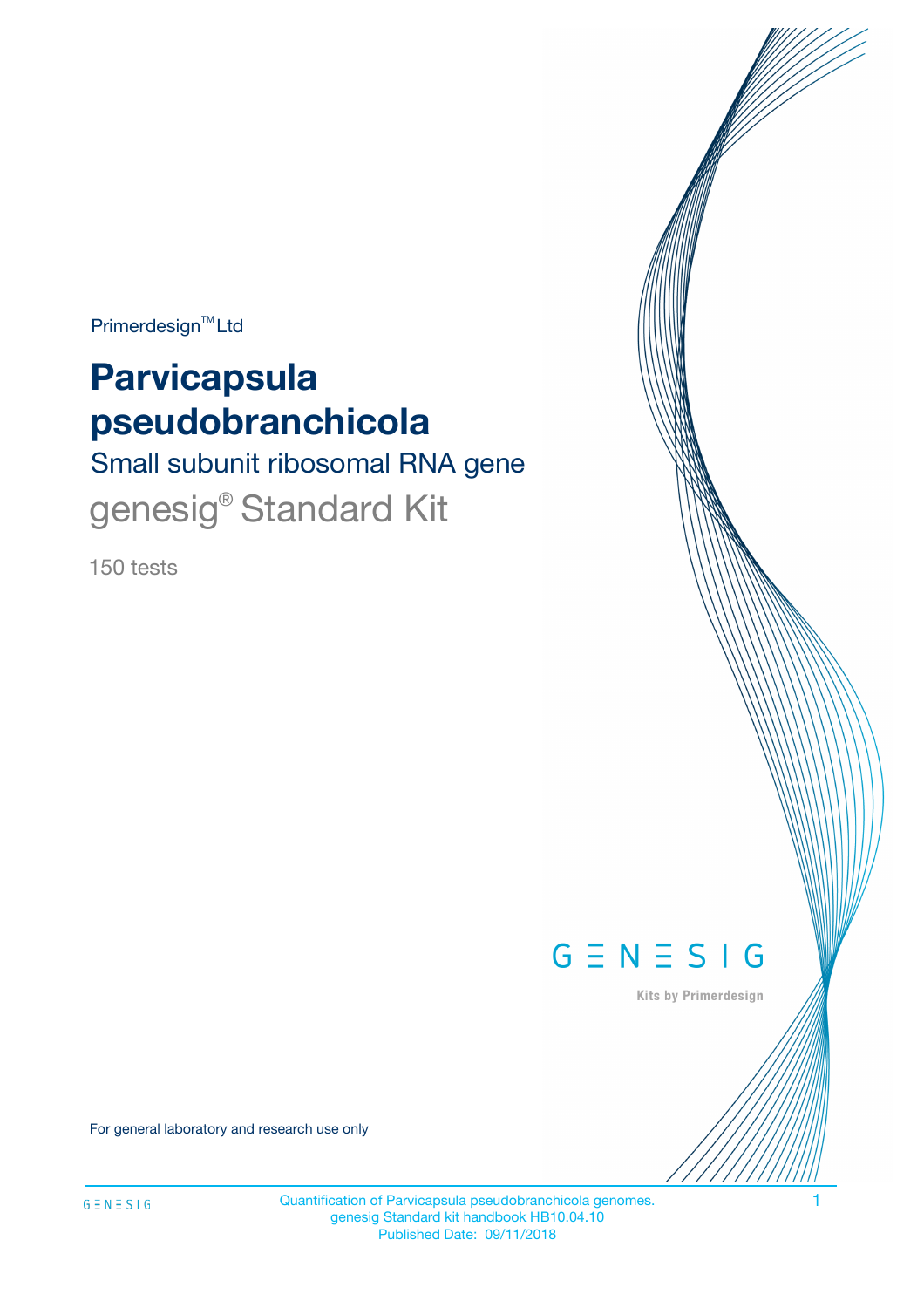### Introduction to Parvicapsula pseudobranchicola

The marine myxosporean Parvicapsula pseudobranchicola is a microscopic parasite that commonly causes infection in farmed Atlantic salmon (Salmo salar) in Norway. Members of the genus Parvicapsula are potential pathogens to wild and farmed fish, they typically infect the urinary bladder or kidney in marine fish. This particular parasite mainly infects the pseudobranch, the reduced first gill arch of a fish, and an organ with an unknown function. In teleost fish the pseudobranch has no respiratory function, but is believed to supply highly oxygenated blood to the retina and optic choroid.

In affected pseudobranchs, mature P. pseudobranchicola spores may be found interlamellary between 4-8 months after sea-transfer. Areas of observed infection, as seen by spore development, have occasionally also been detected at other sites in heavily infected salmon including the gills, kidney and liver. Fish are an intermediate host of this myxosporean, infection occurs via actinospores are released and attach to the fish by means of filaments. The sporoplasm penetrates the epidermis and asexual reproduction occurs. Mature spores are formed in the pseudobranch and are released into the environment.

Infected fish show unspecific clinical signs include surfacing, lethargy, snout ulcers, cataracts and unresponsiveness to visual change, as if blind. The pseudobranches of affected individuals show extensive inflammation, bleeding and partial erosion. Since the blood supply to the eyes passes via the pseudobranchs, it has been suggested that massive infections by the parasite and tissue destruction may affect the blood supply and cause blindness. Affected fish often show eye bleeding, and may be anaemic, non-feeding and in poor condition. Mortality ranges for insignificant up to 40% in some cases, meaning that the parasite is of particular interest to salmon aquaculture.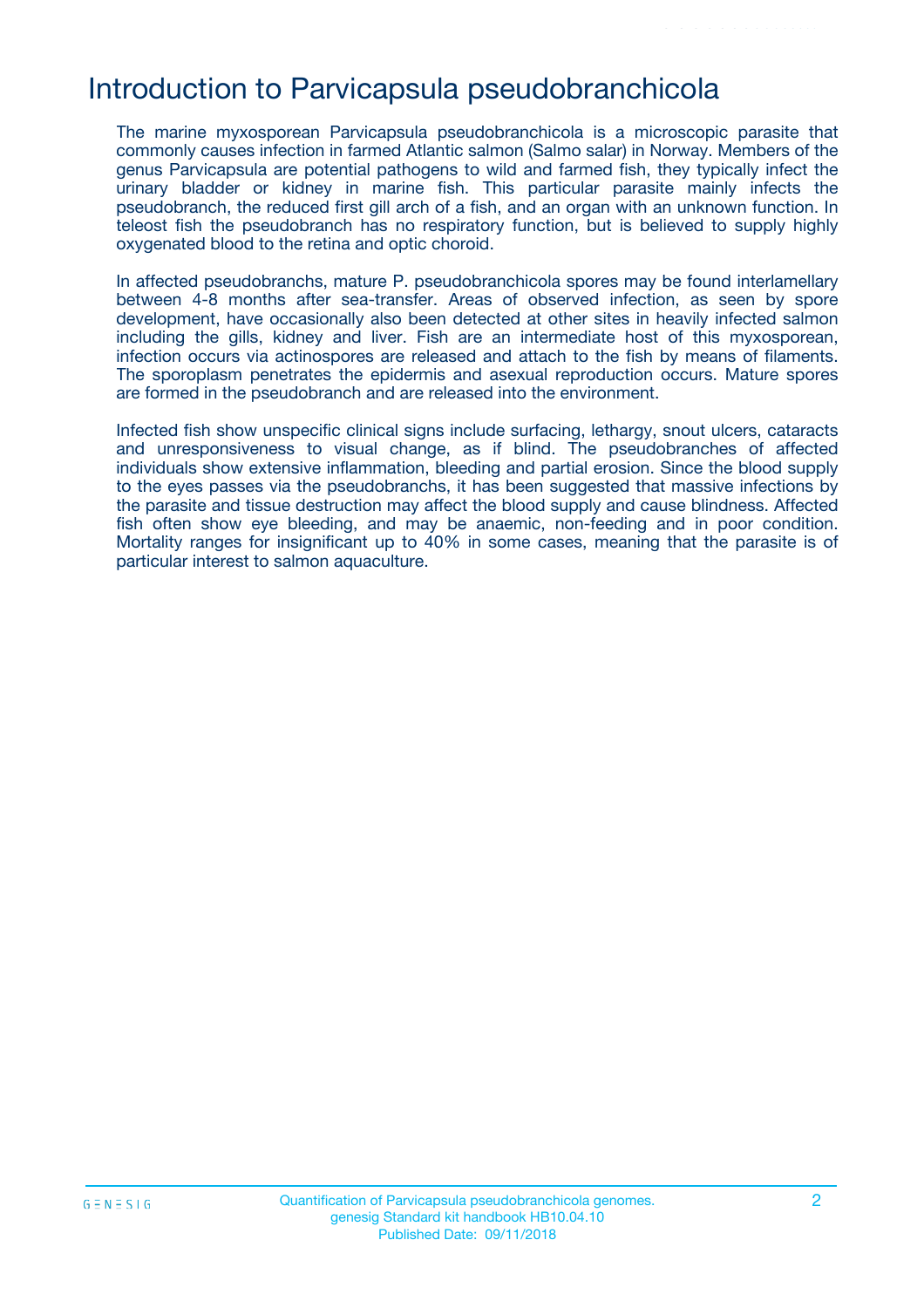# **Specificity**

The Primerdesign genesig Kit for Parvicapsula pseudobranchicola (P.pseudobranchicola) genomes is designed for the in vitro quantification of P.pseudobranchicola genomes. The kit is designed to have a broad detection profile. Specifically, the primers represent 100% homology with over 95% of the NCBI database reference sequences available at the time of design.

The dynamics of genetic variation means that new sequence information may become available after the initial design. Primerdesign periodically reviews the detection profiles of our kits and when required releases new versions.

If you require further information, or have a specific question about the detection profile of this kit then please send an e.mail to enquiry@primerdesign.co.uk and our bioinformatics team will answer your question.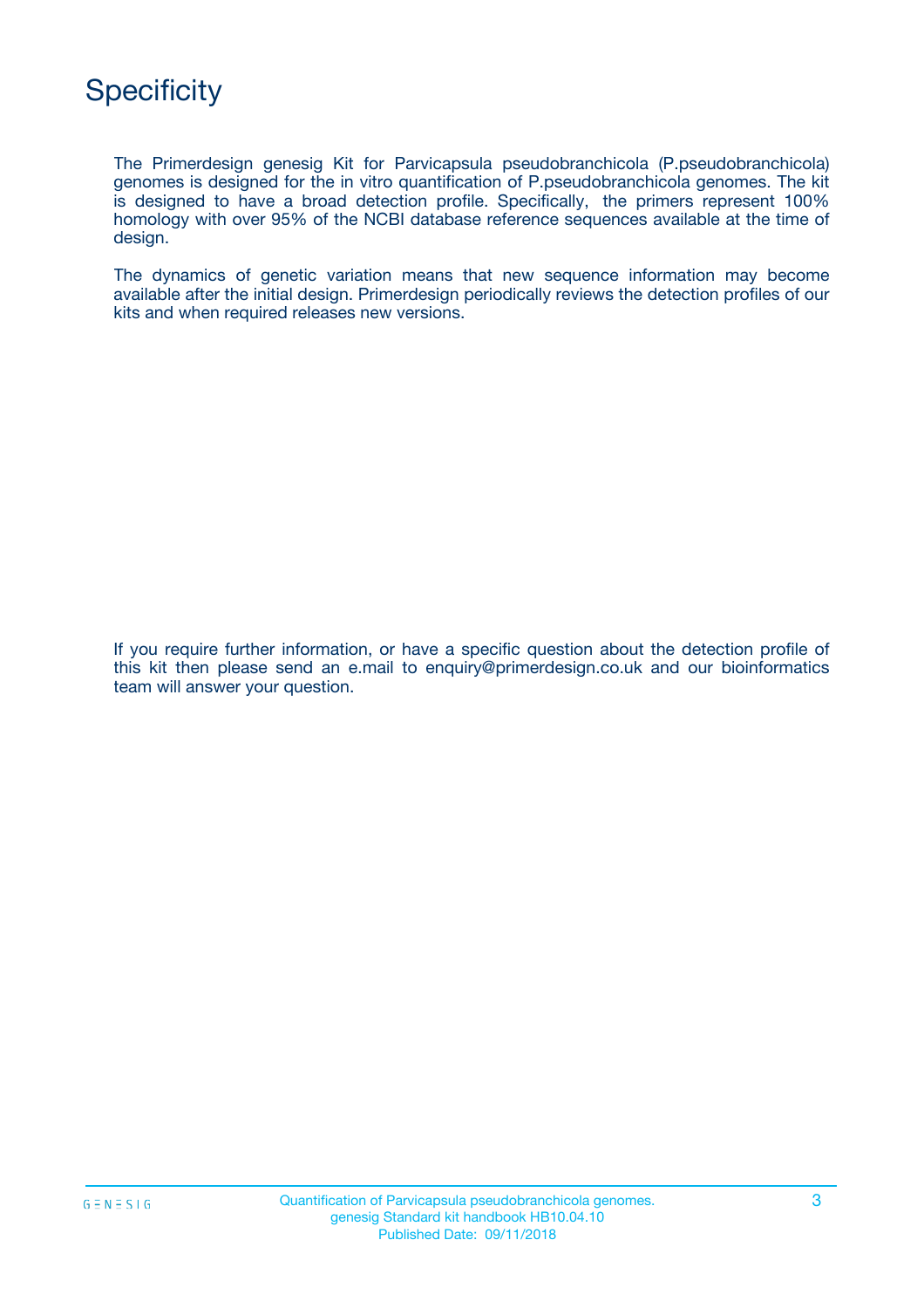# Kit contents

- **P.pseudobranchicola specific primer/probe mix (150 reactions BROWN)** FAM labelled
- **P.pseudobranchicola positive control template (for Standard curve RED)**
- **RNase/DNase free water (WHITE)** for resuspension of primer/probe mixes
- **Template preparation buffer (YELLOW)** for resuspension of positive control template and standard curve preparation

# Reagents and equipment to be supplied by the user

#### **Real-time PCR Instrument**

#### **Extraction kit**

This kit is recommended for use with genesig Easy DNA/RNA extraction kit. However, it is designed to work well with all processes that yield high quality RNA and DNA with minimal PCR inhibitors.

#### **oasig**TM **lyophilised or Precision**®**PLUS 2X qPCR Master Mix**

This kit is intended for use with oasig or PrecisionPLUS2X qPCR Master Mix.

**Pipettors and Tips**

**Vortex and centrifuge**

**Thin walled 1.5 ml PCR reaction tubes**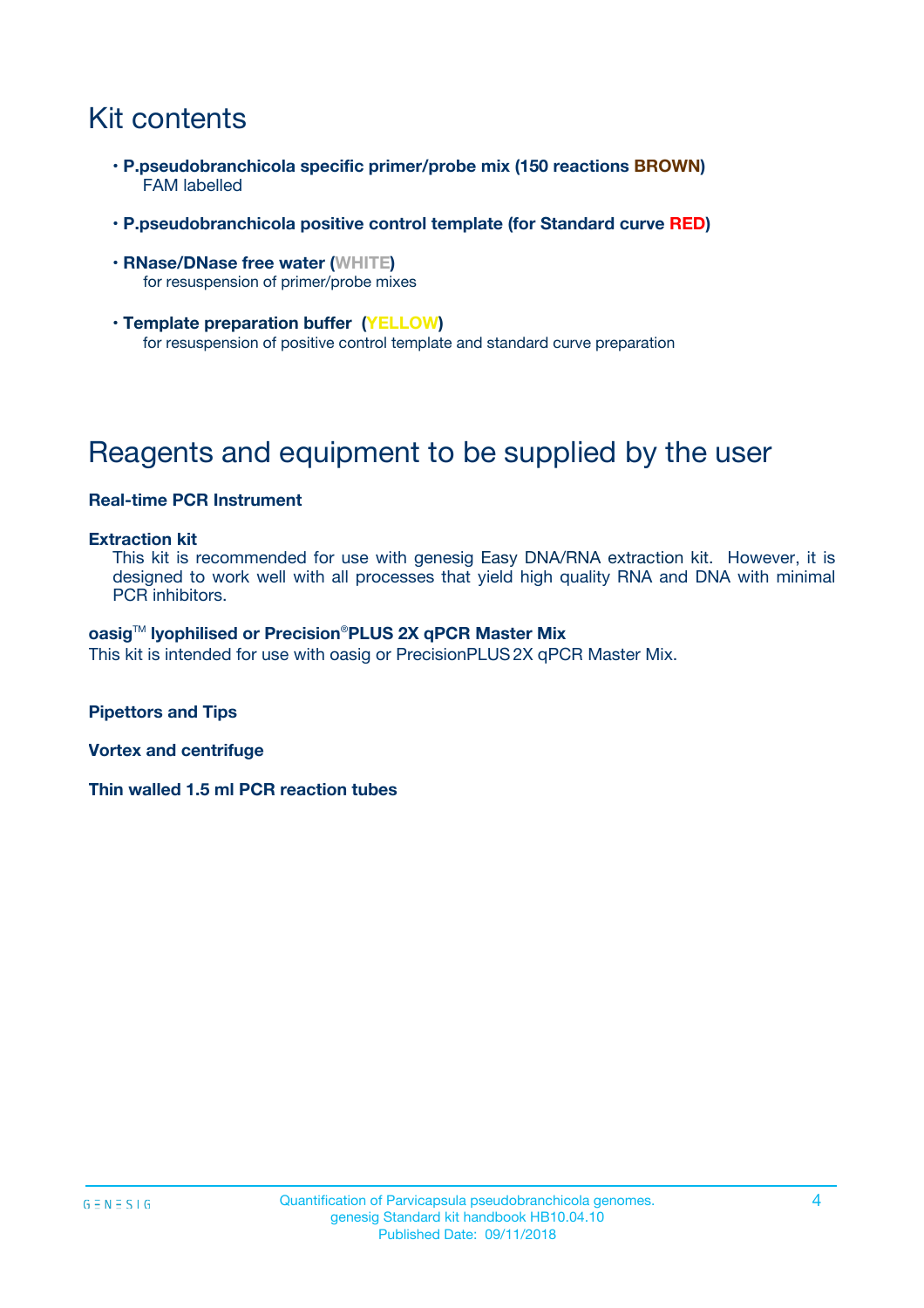### Kit storage and stability

This kit is stable at room temperature but should be stored at -20ºC on arrival. Once the lyophilised components have been resuspended they should not be exposed to temperatures above -20°C for longer than 30 minutes at a time and unnecessary repeated freeze/thawing should be avoided. The kit is stable for six months from the date of resuspension under these circumstances.

If a standard curve dilution series is prepared this can be stored frozen for an extended period. If you see any degradation in this serial dilution a fresh standard curve can be prepared from the positive control.

Primerdesign does not recommend using the kit after the expiry date stated on the pack.

### Suitable sample material

All kinds of sample material suited for PCR amplification can be used. Please ensure the samples are suitable in terms of purity, concentration, and DNA integrity. Always run at least one negative control with the samples. To prepare a negative-control, replace the template DNA sample with RNase/DNase free water.

### Dynamic range of test

Under optimal PCR conditions genesig P.pseudobranchicola detection kits have very high priming efficiencies of >95% and can detect less than 100 copies of target template.

### Notices and disclaimers

This product is developed, designed and sold for research purposes only. It is not intended for human diagnostic or drug purposes or to be administered to humans unless clearly expressed for that purpose by the Food and Drug Administration in the USA or the appropriate regulatory authorities in the country of use. During the warranty period Primerdesign genesig detection kits allow precise and reproducible data recovery combined with excellent sensitivity. For data obtained by violation to the general GLP guidelines and the manufacturer's recommendations the right to claim under guarantee is expired. PCR is a proprietary technology covered by several US and foreign patents. These patents are owned by Roche Molecular Systems Inc. and have been sub-licensed by PE Corporation in certain fields. Depending on your specific application you may need a license from Roche or PE to practice PCR. Additional information on purchasing licenses to practice the PCR process may be obtained by contacting the Director of Licensing at Roche Molecular Systems, 1145 Atlantic Avenue, Alameda, CA 94501 or Applied Biosystems business group of the Applera Corporation, 850 Lincoln Centre Drive, Foster City, CA 94404. In addition, the 5' nuclease assay and other homogeneous amplification methods used in connection with the PCR process may be covered by U.S. Patents 5,210,015 and 5,487,972, owned by Roche Molecular Systems, Inc, and by U.S. Patent 5,538,848, owned by The Perkin-Elmer Corporation.

### Trademarks

Primerdesign™ is a trademark of Primerdesign Ltd.

genesig $^\circledR$  is a registered trademark of Primerdesign Ltd.

The PCR process is covered by US Patents 4,683,195, and 4,683,202 and foreign equivalents owned by Hoffmann-La Roche AG. BI, ABI PRISM® GeneAmp® and MicroAmp® are registered trademarks of the Applera Genomics (Applied Biosystems Corporation). BIOMEK® is a registered trademark of Beckman Instruments, Inc.; iCycler™ is a registered trademark of Bio-Rad Laboratories, Rotor-Gene is a trademark of Corbett Research. LightCycler™ is a registered trademark of the Idaho Technology Inc. GeneAmp®, TaqMan® and AmpliTaqGold® are registered trademarks of Roche Molecular Systems, Inc., The purchase of the Primerdesign reagents cannot be construed as an authorization or implicit license to practice PCR under any patents held by Hoffmann-LaRoche Inc.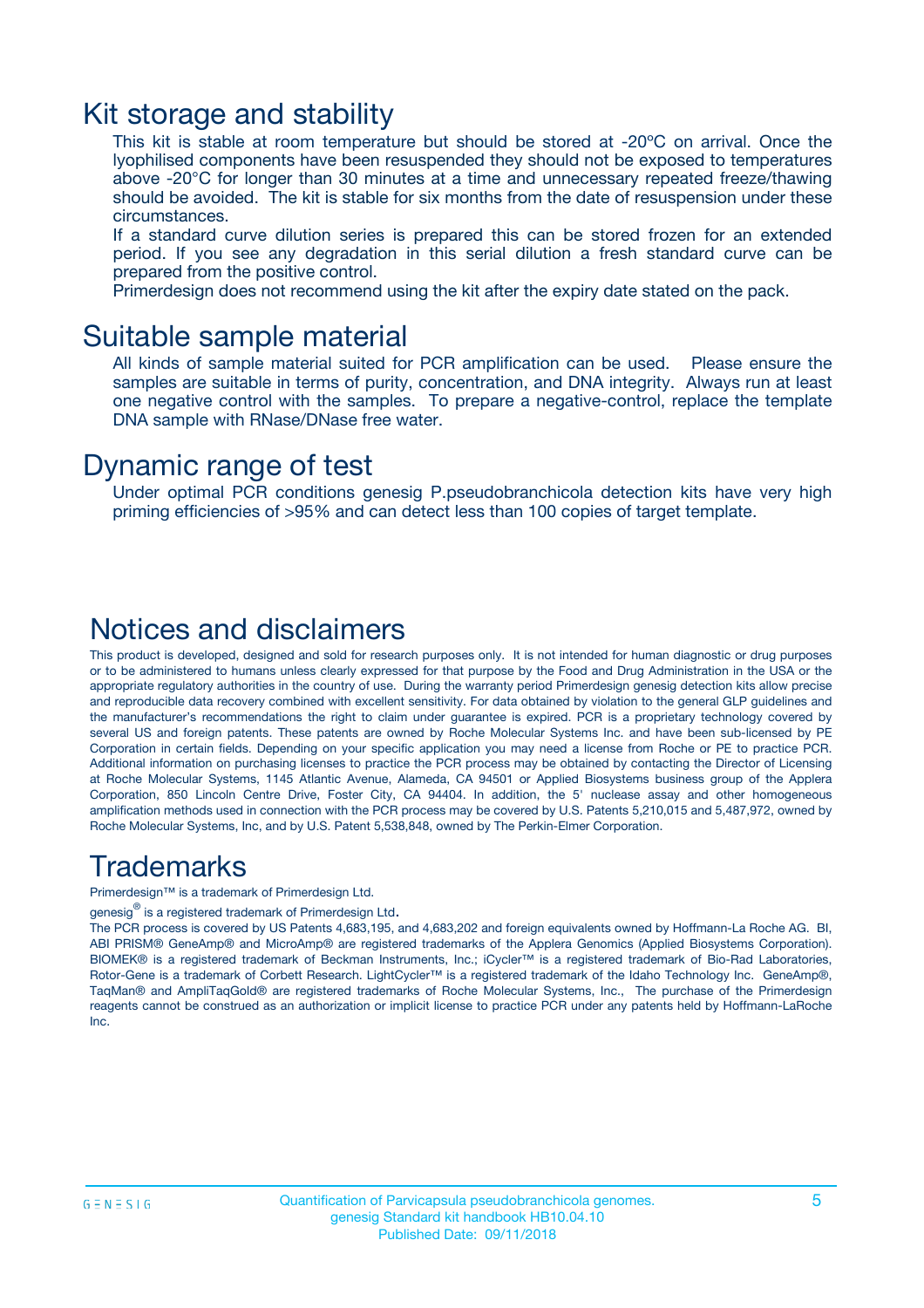## Principles of the test

#### **Real-time PCR**

A P.pseudobranchicola specific primer and probe mix is provided and this can be detected through the FAM channel.

The primer and probe mix provided exploits the so-called TaqMan® principle. During PCR amplification, forward and reverse primers hybridize to the P.pseudobranchicola DNA. A fluorogenic probe is included in the same reaction mixture which consists of a DNA probe labeled with a 5`-dye and a 3`-quencher. During PCR amplification, the probe is cleaved and the reporter dye and quencher are separated. The resulting increase in fluorescence can be detected on a range of qPCR platforms.

#### **Positive control**

For copy number determination and as a positive control for the PCR set up, the kit contains a positive control template. This can be used to generate a standard curve of P. pseudobranchicola copy number / Cq value. Alternatively the positive control can be used at a single dilution where full quantitative analysis of the samples is not required. Each time the kit is used, at least one positive control reaction must be included in the run. A positive result indicates that the primers and probes for detecting the target P.pseudobranchicola gene worked properly in that particular experimental scenario. If a negative result is obtained the test results are invalid and must be repeated. Care should be taken to ensure that the positive control does not contaminate any other kit component which would lead to falsepositive results. This can be achieved by handling this component in a Post PCR environment. Care should also be taken to avoid cross-contamination of other samples when adding the positive control to the run. This can be avoided by sealing all other samples and negative controls before pipetting the positive control into the positive control well.

#### **Negative control**

To validate any positive findings a negative control reaction should be included every time the kit is used. For this reaction the RNase/DNase free water should be used instead of template. A negative result indicates that the reagents have not become contaminated while setting up the run.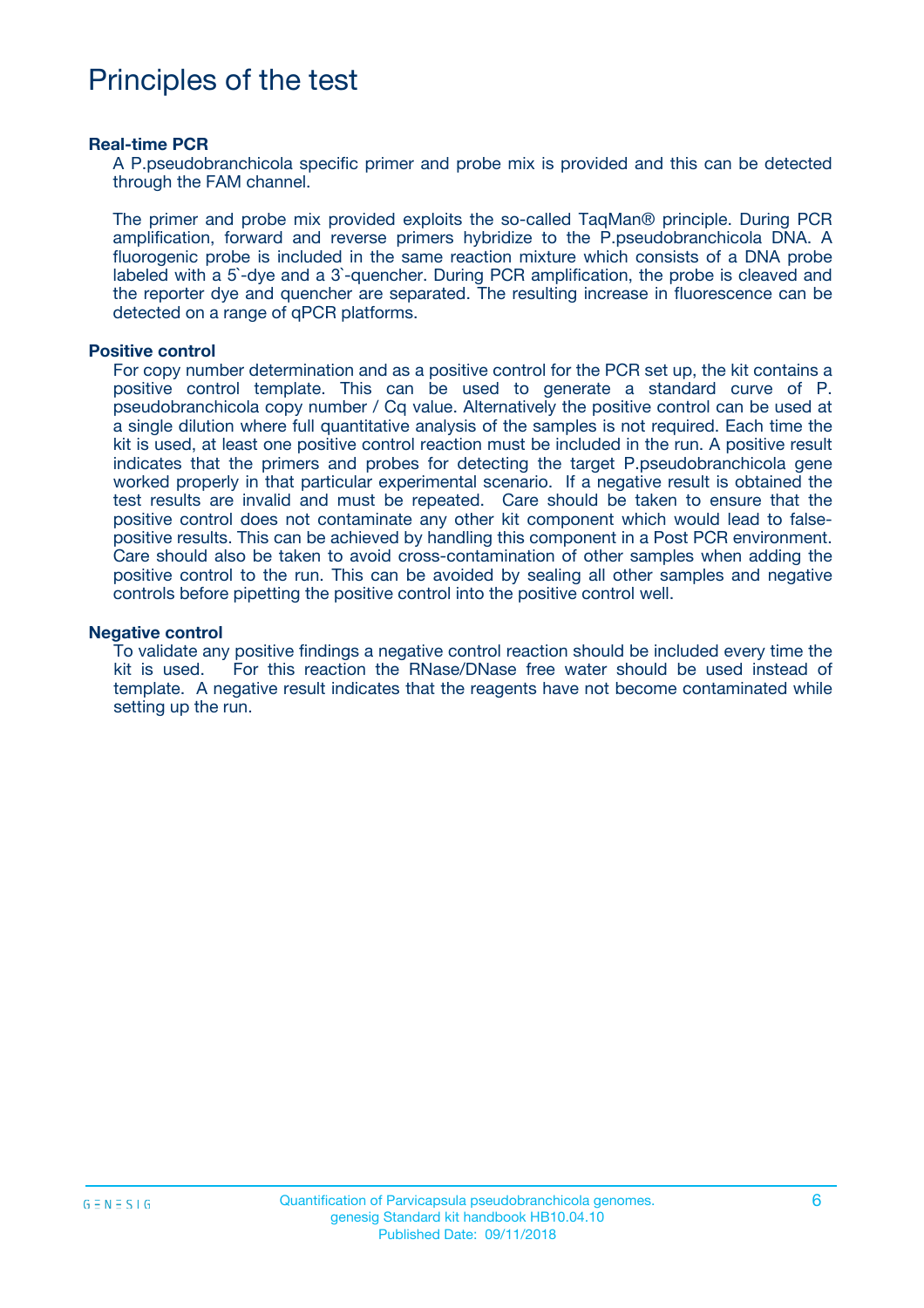### Resuspension protocol

To minimize the risk of contamination with foreign DNA, we recommend that all pipetting be performed in a PCR clean environment. Ideally this would be a designated PCR lab or PCR cabinet. Filter tips are recommended for all pipetting steps.

#### **1. Pulse-spin each tube in a centrifuge before opening.**

This will ensure lyophilised primer and probe mix is in the base of the tube and is not spilt upon opening the tube.

**2. Resuspend the kit components in the RNase/DNase free water supplied, according to the table below.**

To ensure complete resuspension, vortex each tube thoroughly.

| Component - resuspend in water               | <b>Nolume</b> |
|----------------------------------------------|---------------|
| <b>Pre-PCR pack</b>                          |               |
| P.pseudobranchicola primer/probe mix (BROWN) | 165 ul        |

#### **3. Resuspend the positive control template in the template preparation buffer supplied, according to the table below:**

To ensure complete resuspension, vortex the tube thoroughly.

| Component - resuspend in template preparation buffer  |        |  |
|-------------------------------------------------------|--------|--|
| <b>Post-PCR heat-sealed foil</b>                      |        |  |
| P.pseudobranchicola Positive Control Template (RED) * | 500 µl |  |

\* This component contains high copy number template and is a VERY significant contamination risk. It must be opened and handled in a separate laboratory environment, away from the other components.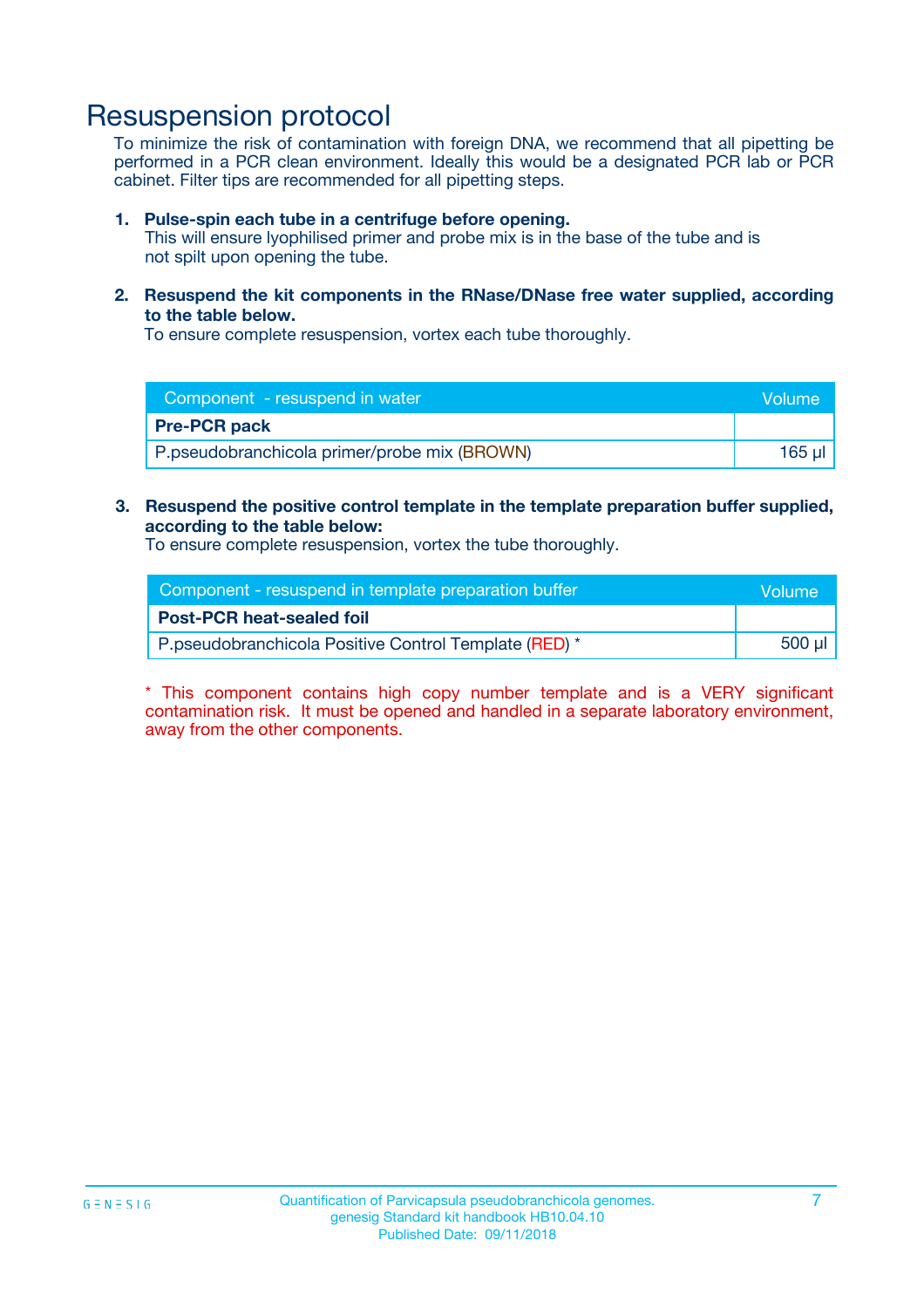# qPCR detection protocol

**1. For each DNA sample prepare a reaction mix according to the table below:** Include sufficient reactions for positive and negative controls.

| Component                                    | Volume   |
|----------------------------------------------|----------|
| oasig or PrecisionPLUS 2X qPCR Master Mix    | $10 \mu$ |
| P.pseudobranchicola primer/probe mix (BROWN) | 1 µl     |
| <b>RNase/DNase free water (WHITE)</b>        | $4 \mu$  |
| <b>Final Volume</b>                          | 15 ul    |

- **2. Pipette 15µl of this mix into each well according to your qPCR experimental plate set up.**
- **3. Prepare DNA templates for each of your samples.**
- **4. Pipette 5µl of DNA template into each well, according to your experimental plate set up.**

For negative control wells use 5µl of RNase/DNase free water. The final volume in each well is 20µl.

**5. If a standard curve is included for quantitative analysis, prepare a reaction mix according to the table below:**

| Component                                    | Volume          |
|----------------------------------------------|-----------------|
| oasig or PrecisionPLUS 2X qPCR Master Mix    | 10 µl           |
| P.pseudobranchicola primer/probe mix (BROWN) | 1 µI            |
| <b>RNase/DNase free water (WHITE)</b>        | $4 \mu$         |
| <b>Final Volume</b>                          | 15 <sub>µ</sub> |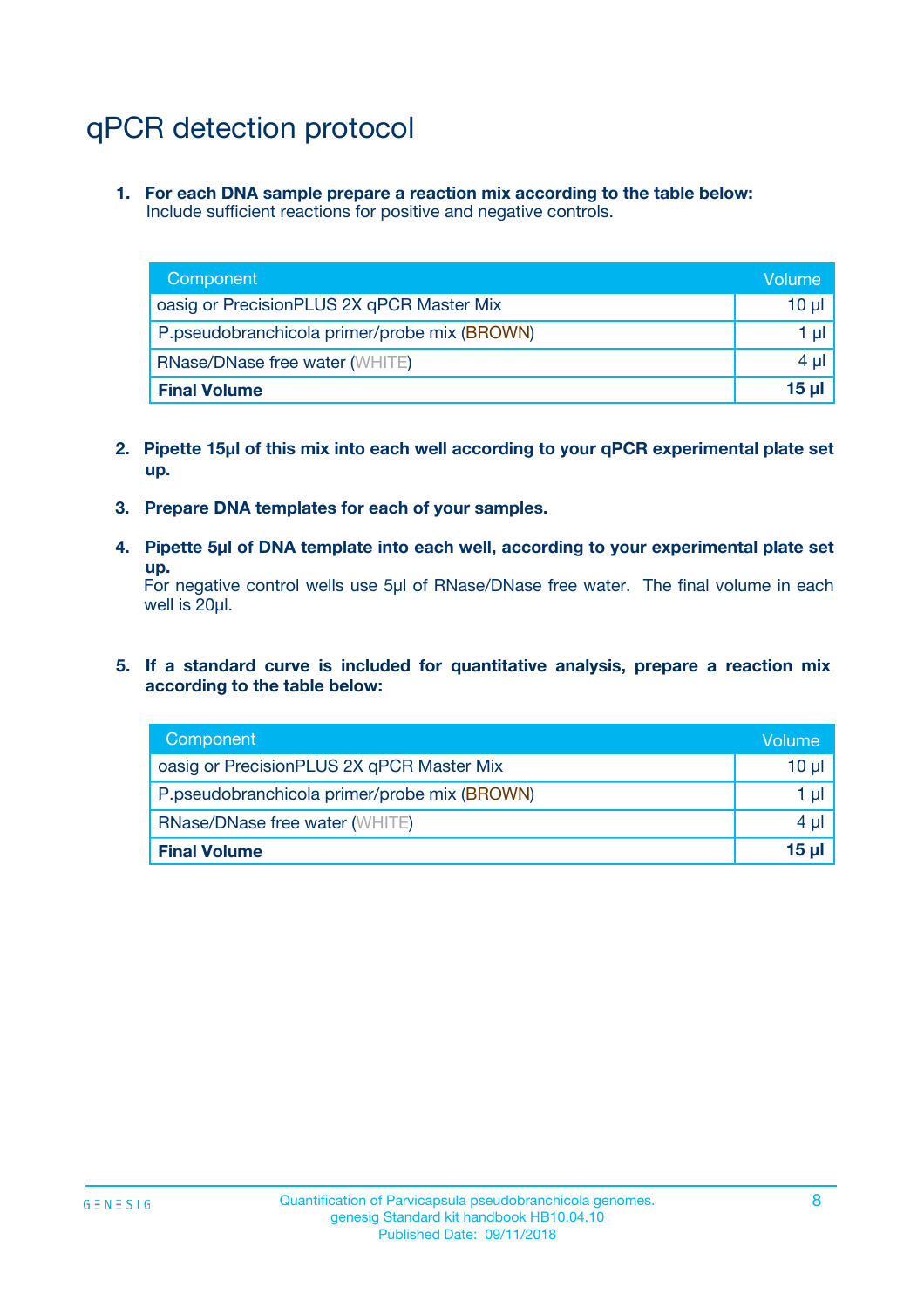### **6. Preparation of a standard curve dilution series.**

- 1) Pipette 90µl of template preparation buffer into 5 tubes and label 2-6
- 2) Pipette 10µl of Positive Control Template (RED) into tube 2
- 3) Vortex thoroughly
- 4) Change pipette tip and pipette 10µl from tube 2 into tube 3
- 5) Vortex thoroughly

Repeat steps 4 and 5 to complete the dilution series

| <b>Standard Curve</b>         | <b>Copy Number</b>     |
|-------------------------------|------------------------|
| Tube 1 Positive control (RED) | $2 \times 10^5$ per µl |
| Tube 2                        | $2 \times 10^4$ per µl |
| Tube 3                        | $2 \times 10^3$ per µl |
| Tube 4                        | $2 \times 10^2$ per µl |
| Tube 5                        | 20 per µl              |
| Tube 6                        | 2 per µl               |

7. Pipette 5µl of standard template into each well for the standard curve according to your experimental plate set up.

The final volume in each well is 20µl.

# qPCR amplification protocol

Amplification conditions using oasig or PrecisionPLUS2X qPCR Master Mix.

|             | <b>Step</b>       | <b>Time</b>     | Temp    |
|-------------|-------------------|-----------------|---------|
|             | Enzyme activation | 2 min           | 95 °C   |
| Cycling x50 | Denaturation      | 10 <sub>s</sub> | 95 $°C$ |
|             | DATA COLLECTION * | 60 s            | 60 °C   |

\* Fluorogenic data should be collected during this step through the FAM channel